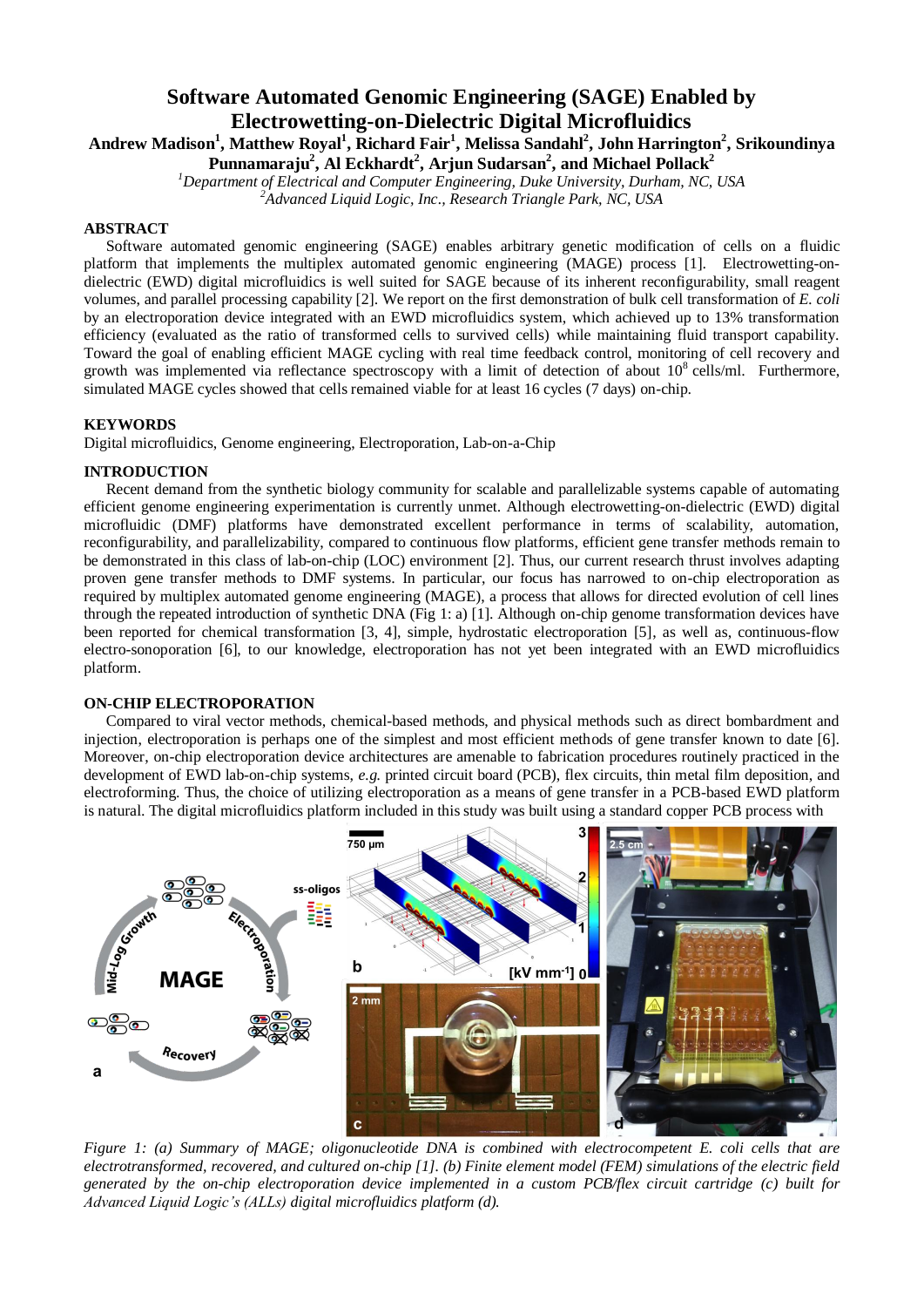hydrophpbic surface-coated polyimide as the EWD dielectric and a hydrophobic/conductive polymer surface-coated cyclic olefin polymer (COP) top plate. The integrated electroporation devices (Fig 1: b-d) were constructed by transferring serpentine shaped copper wires from a flex substrate directly to the polyimide layer of the EWD PCB. Once the electroporation wires were seated in place, a hydrophobic surface coating was applied to the integrated device stack. The top and bottom plates were then bonded together to complete the EWD/electroporation platform. During operation, the electroporation bias is applied between the serpentine wires and the ground plane located at top plate. In this configuration, the electroporation and EWD circuits share a common ground, the top plate, which means that upon application of the electroporation bias, the electric field within the fluid layer of the device is oriented in the vertical direction, normal to the plane of the PCB (Fig 1: b).

Proper design of integrated EWD and electroporation devices requires consideration of the spatial electric field profile needed for electroporation and the physical footprint of the wires that are mounted over the EWD actuator. When mounted directly on the EWD dielectric, the copper electroporation wires electrostatically shield the droplet contact line from the applied EWD bias; this reduces the electrowetting force and slows down or prevents droplet actuation. Thus, we postulate that the optimum EWD/electroporation device geometry is one in which the volume of the droplet exposed to a target electric field is *maximized* and the total area of the electroporation wires is *minimized*. Finite element model (FEM) electrostatic simulation of the prototype geometry shown in Fig 1: c suggests that around 50% of a 700 nL droplet will be exposed to an electric field of  $2.25 \pm 0.5 \text{ kV} \text{ mm}^{-1}$  when a 1 kV bias is applied between the serpentine wires and the top plate electrodes.

#### **IN-PROCESS MONITORING VIA REFLECTANCE SPECTROSCOPY**

A simple reflectance spectroscopy strategy was adapted to ALL's DMF platform for on-chip observation of MAGE progress. For SAGE, cell concentration during the recovery phase of MAGE provides a great process indicator. Once electrotransfer of the ss-oligos has taken place, droplets are transported directly to recovery reservoirs where the transformed cells are grown back up to substantial populations. Throughout the recovery and growth phases of MAGE, the turbidity of the cell suspension increases. Increases in turbidity are measureable via reflectance spectroscopy as a reduction in the intensity of light returning to the spectrometer. Particularly for cells, observation of light attenuation at 600 nm during recovery and growth phases may indicate a successful cycle of MAGE and provides information that can be used in a decision to exit the growth phase and begin the next MAGE cycle.

The reflectance spectroscopy strategy applied herein is quite simple (see Fig 2: a-d). A white light source (Fiber Lite PL-900) is coupled to the EWD cartridge by a 6:1 (ex:em) bifurcated optical fiber (Fig 2: a) that is terminated at the sample end with a flat reflectance probe (Fig 2: c). The probe is aligned to the cartridge by 3D printed mounts that snap onto ports of the recovery and growth reservoirs. The returning arm of the optical fiber couples with Ocean Optics' USB 4000 Minispectrometer (Fig 2: b). Hence, the optical path originates at the white light source and extends through six 600 µm excitation fibers to the top plate of the recovery reservoir and into the cell broth; it then reflects against the PCB surface and is captured by a single emission fiber that directs the attenuated signal to the spectrometer. Any absorption or scattering that occurs from interaction with the cells or the PCB interface attenuates the returning excitation signal. Initial readings, through the silicone oil filler fluid, provide a baseline of PCB reflectance that is subtracted from each measurement of turbidity.



*Figure 2: Optical measurement system for in-process monitoring; (a) 6:1 (ex:em) reflectance probe; (b) Ocean Optics USB 4000 Mini Spectrometer; (c) Cartridge and 3D printed probe mounts; (d) ALL digital microfluidics platform shown with Fiber Lite PL-900 white light source, Ocean Optics Mini Spectrometer, and reflectance probe.*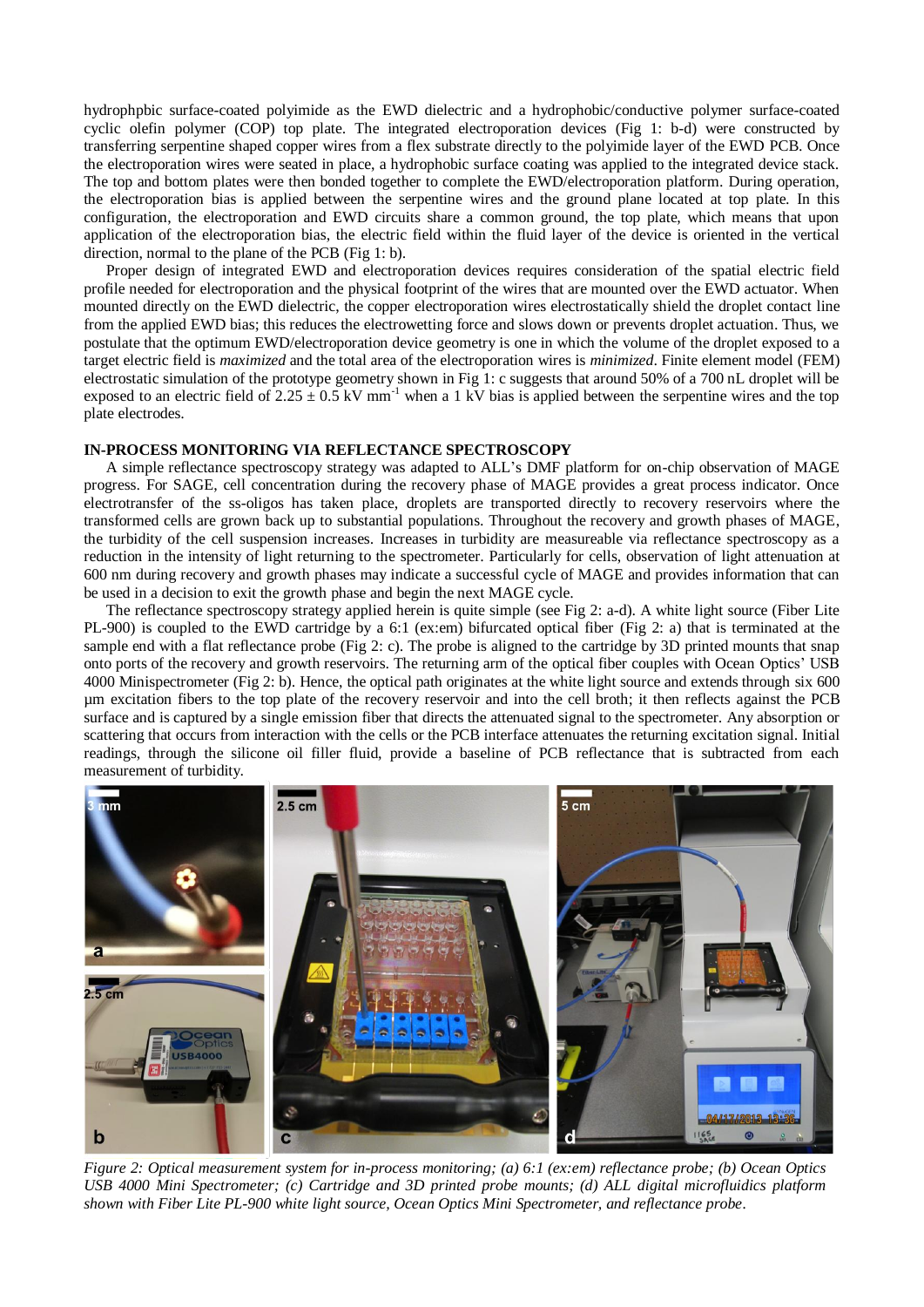## **EXPERIMENTAL**

*Electroporation*: *EcNR2-(GalK-)* cells were grown off-cartridge in LB growth media to mid-log growth phase, then separated from the growth medium and re-suspended in de-ionized (DI) water with 10 ng/µL *GalK* recovery oligonucleotides. On-bench electroporation was performed in a standard 1x1x3 mm cuvette through application of an exponentially decaying pulse ( $\tau = 6$  ms, 1.8 kV peak-voltage) with a Bio-Rad Micropulser. For comparison, on-chip electroporation was tested by actuating 700 nL (2x) droplets of oligonucleotides and cells to electroporation electrodes (Fig 1: c). These droplets were pulsed twice ( $\tau = 6$  ms, 0.75 kV peak-voltage) with the devices shown in Fig 1: b-d; the polarity of the second pulse was reversed to counter the non-uniformity inherent in the electroporation field. After electroporation, droplets were actuated to recovery reservoirs containing galactose-rich LB growth media for 3 hours, while on-bench samples were transferred to a similar recovery medium. Samples were then plated and resulting colonies tallied and compared with plates of initial cell populations for calculation of mortality and transformation efficiency.

Reflectance Spectroscopy: The reflectance measurement system described above was calibrated for observation of cell growth in the recovery reservoirs of ALLs digital microfluidics platform. Cell concentration was calibrated against the logarithm of the ratio of reflected light measured through a droplet to that measured through the silicone oil using cell suspensions of known concentrations. The optical density of the known samples was verified at 600 nm with a plate reader. Once the reflectance system was calibrated, a solution of cells was diluted to  $< 10^8$  cells/mL and monitored for growth dynamics at 600 nm in LB media for 3 hours.

*MAGE Cycle Simulation*: Cell morbidity associated with electroporation was simulated by repeated 128-fold dilutions on-chip. For each cycle, cells were grown for 8 hours in a reservoir on the cartridge and concentration was measured offchip by a plate reader from an aliquot. 16 cycles were achieved over a period of 7 days (Fig 3: d).

## **RESULTS AND DISCUSSION**

An average on-chip transformation efficiency of  $9.7 \pm 3.4$  % was demonstrated for two 750 V,  $\tau = 6$  ms reversed polarity pulses. By comparison, average bench-top electroporation experiments revealed a comparable average transformation efficiency of 9.0  $\pm$  1.8 % for a single 1.8 kV,  $\tau$  = 6 ms pulse. The calibration of cell concentration and optical density revealed a highly linear response ( $\mathbb{R}^2$ =0.99392) and a limit of detection of 10<sup>8</sup> cells/mL for measurements made of cells in recovery reservoirs. Simulated MAGE cycling was found to be capable of many  $(N > 16)$  growth/dilution iterations.



*Figure 3. Electroporation and in-process reflectance data; (a) Comparison of bench-top and on-cartridge electroporation of EcNR2-(GalK-) cells; (b) Calibration curve of cell concentration and optical density as measured in the reflectance system described above; (c) Time versus cell concentration indicating cell growth in an on-chip recovery reservoir; (d) Cell concentration at the end of the growth period for 16 simulated MAGE cycles over a period of 1 week.*